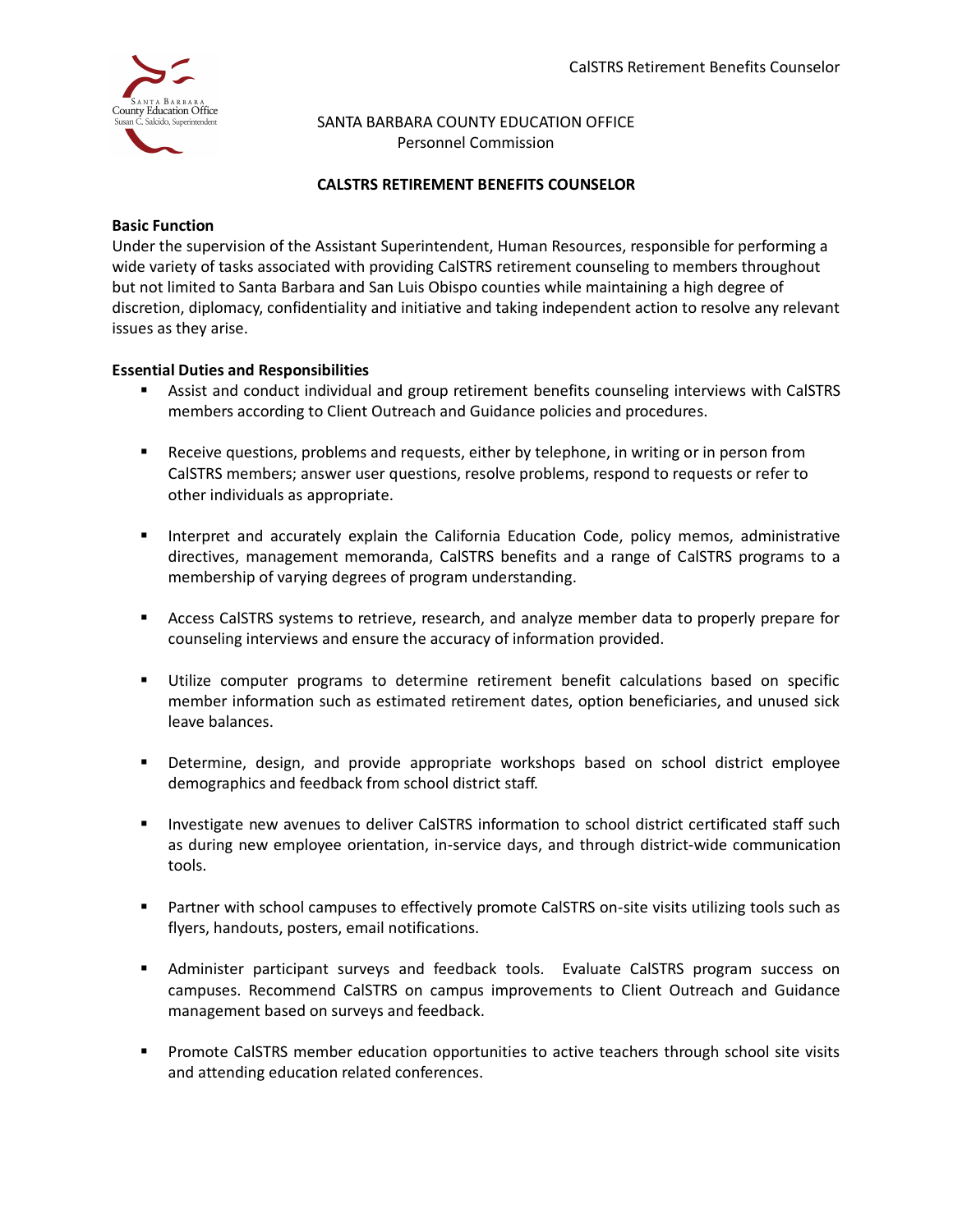- **•** Conduct retirement planning workshops at locations throughout the community. Promote CalSTRS member education opportunities at various outreach events. Prepare electronic presentations and present to both large and small groups.
- Maintain positive and ongoing relationships with school sites and staff.
- Perform other essential job-related duties and responsibilities as assigned.

#### **Qualifications**

## ▪ **Knowledge and Skills**

Working knowledge of the California State Teachers' Retirement System procedures, policies, and benefits including the policies and procedures associated with the Client Outreach Guidelines. Working knowledge of State pension reform, legal guidelines, and case law. Basic understanding of the difference between certificated and classified service in the public school system. Actuarial mathematics in the analysis of individual pension plans. Interpersonal relations skills with emphasis on customer service including tact, patience, and courtesy. Strong decisionmaking skills determined by gathering diagnostic information. Excellent computer skills to include industry standard software applications and familiarity with databases. Modern administrative office practices, procedures, and equipment. Excellent telephone techniques and etiquette. Excellent report writing techniques. Excellent English usage, grammar, spelling, punctuation and vocabulary.

## ▪ **Abilities**

Communicate clearly and articulate to others at varied levels of understanding, given varied backgrounds and communication styles. Demonstrate strong customer service skills including patience, the ability to listen well, and to determine individual needs. Establish and maintain effective cooperative working relationships with various school employees, administrators, and community members. Compose correspondence and written materials independently, edit and proofread documents. Work independently with little direction. Maintain strict confidentiality, ethics, and integrity in all aspects of work. Establish and maintain a priority scheduling system to maximize outreach. Maintain records, prepare reports and make small and large group visual and verbal presentations. Analyze situations accurately and adopt an effective course of action. Attend to details.

## ▪ **Physical Abilities**

Incumbent must be able to work in an office setting engaged in work of a primarily sedentary nature. Requires ambulatory ability to retrieve files and stand at a counter for customer service transactions. Requires sufficient hand-eye-arm coordination to use a keyboard and mouse and arm/hand movements to retrieve work materials from storage files, and operate a variety of general office equipment. Requires visual acuity to read computer screens, printed material, and detailed accounting information. Requires auditory ability to carry on conversations over the phone and in person.

#### **Education and Experience**

Bachelor's Degree and four years experience in a responsible administrative or program support position, preferably in Human Resources. Evidence of four years of experience working with pension systems.